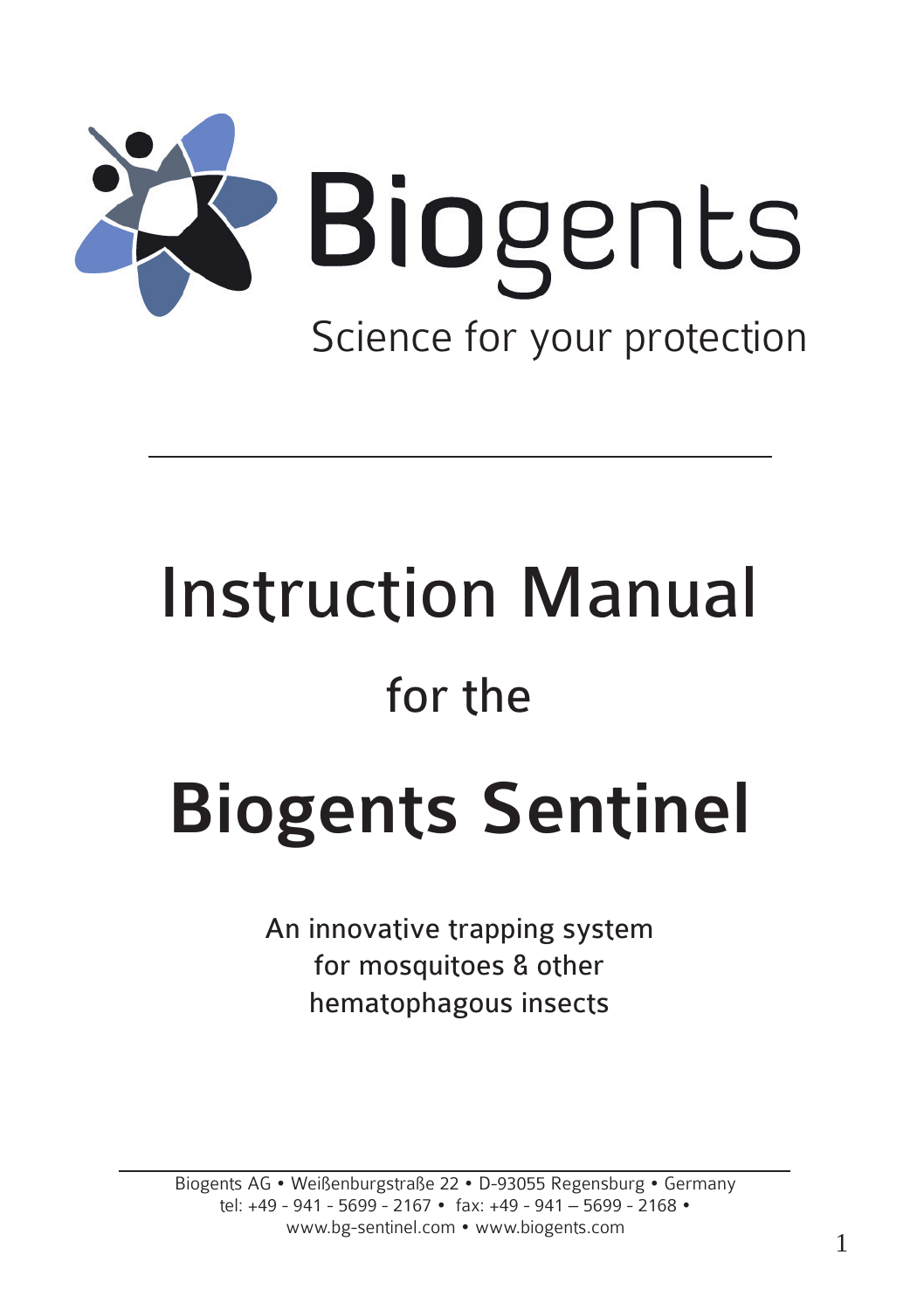## Introduction to the Biogents Sentinel trap

Congratulations on your purchase of the Biogents Sentinel trap. You have bought the latest innovation in mosquito traps that is the result of over 16 years of scientific research at the University of Regensburg, Germany. The BG-Sentinel incorporates patented, as well as, patent pending technology and was initially developed to enable researchers all over the world to monitor the yellow fever mosquito, also known as dengue mosquito, Aedes aegypti and the Asian tiger mosquito Aedes albopictus.



During its use on different continents it became evident that the BG-Sentinel also catches other mosquito species and blood seeking insects. This is why the trap is now used by scientists, healthcare professionals, PCOs (Pest Control Operators), and private households worldwide.

Numerous independent scientific studies have been conducted with the BG-Sentinel all over the world, and it has been successfully proven to be the most effective mosquito trap on the market. For an extensive list of all the publications on the BG-Sentinel, please visit our website.

The BG-Sentinel does not require CO<sub>2</sub> to attract:

- Aedes aegypti, Aedes albopictus, and Aedes polynesiensis
- Some Culex species like Culex quinquefasciatus or Culex pipiens

With the addition of  $\mathsf{CO}_2$  the BG-Sentinel attracts:

- Additional mosquitoes such as Ochlerotatus, Aedes vexans, Aedes cinereus, Anopheles or Coquillettidia
- Other hematophagous insects such as black flies (Simuliidae) or no-see-ums/biting midges (Ceratopogonidae)
- Increased numbers of the species mentioned above (attracted without  $CO<sub>2</sub>$ )



Further developed versions of the Biogents Sentinel trap, called the Biogents Mosquitaire and Mosquitito, are specifically designed for private households. For more info on these traps please visit: www.biogents.com or www.mosquitaire.com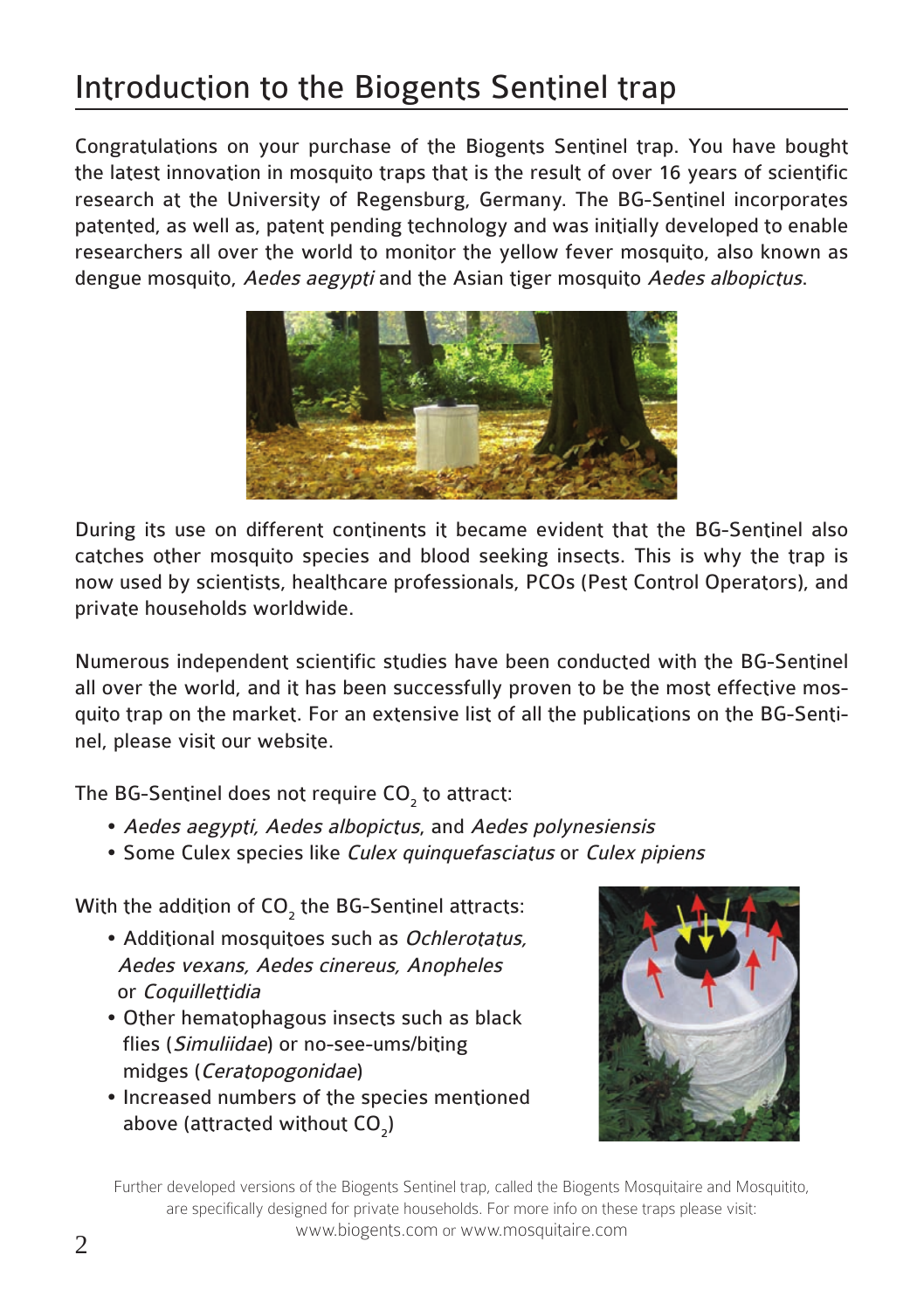#### Trust & Competence

The Biogents Sentinel trap is used (u), or was successfully tested (t), by independent, reputable organizations all over the world, including:

- • The World Health Organization, WHO (u)
- The German, French, and US armed Forces (u)
- • Centers for Disease Control and Prevention (CDC), USA (u)
- Pasteur Institute, France (u)
- • Tropical Public Health Unit Network Cairns, Australia (u)
- • AQIS Australian Quarantine & Inspection Service (t)
- • Federal University of Minas Gerais, Belo Horizonte, Brazil (u)
- • Federal Ministry of Food, Agriculture and Consumer Protection, Germany (u)
- • Bill and Melinda Gates Foundation projects in Asia and Brazil

The BG-Sentinel was developed by the same group of biologists that contributed to the development of the mosquito repellent "Icaridin" (Bayrepel).

#### Technology & Safety

- The BG-Sentinel uses innovative patented and patent-pending technology.
- • The BG-Sentinel is safe and easy to handle, requires an electric power supply of only 12 Volts and does not emit toxic chemicals.

#### Flexible Use & Possible Upgrades:

- • The BG-Sentinel is collapsible (diameter: 35 cm; height: 10 cm) and light (0.8 kg) making it easy to transport, carry, and store.
- • The BG-Sentinel can be easily assembled in as little as 5 minutes and does not require the use of any tools.
- The BG-Sentinel can be safely used indoors (without CO<sub>2</sub>) as well as outdoors, according to your needs.
- The BG-Sentinel is large enough to incorporate additional attractants (fragrances, small animals, worn clothing, animal hairs, lights) making it a very versatile research tool.
- You can upgrade the BG-Sentinel with the Biogents proprietary CO<sub>2</sub> device.
- • Another upgrade is a larger catch bag for pest insects such as house flies or for mass trapping operations.

#### Eco-Friendliness:

- In contrast to most other traps, the BG-Sentinel trap does not catch beneficial insects such as honey bees, ladybugs, and butterflies.
- It does not use insecticides or pesticides.
- The trap requires no more than 3.4 Watts per hour.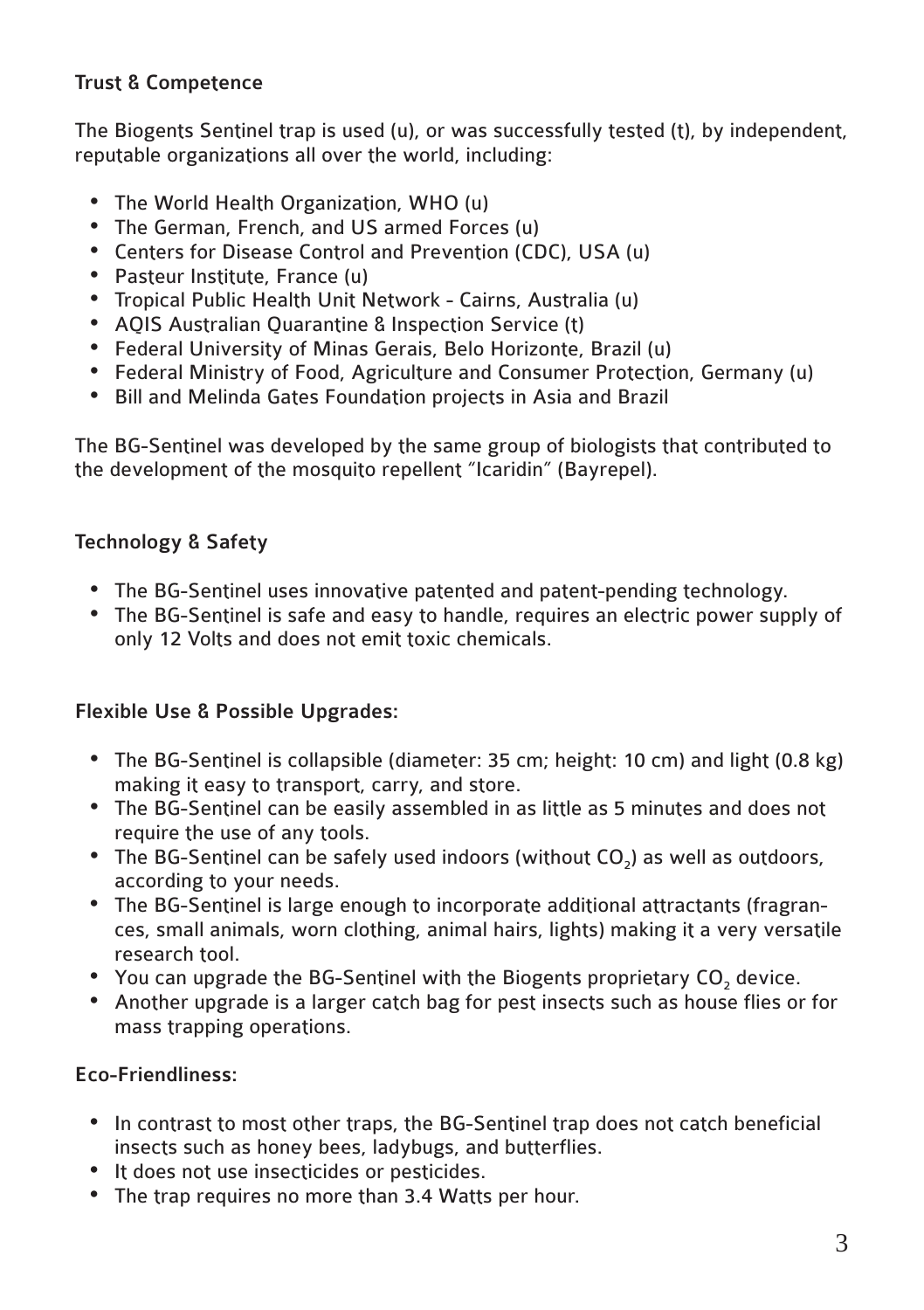## User Information

Thoroughly read all information contained within this manual before operating the Biogents Sentinel mosquito trap.

Please only use accessories and spare parts that are recommended by the manufacturer. The use of other nets or gauze with the trap can significantly reduce the catch rate or even render it completely ineffective.

For best results, the trap needs to be permanently operated. If switched off, the catch bag needs to be properly removed to prevent the caught mosquitoes from escaping.

## Parts List

The BG-Sentinel basic version trap comes with the following contents. For additional accessories, please see our Product Catalog.

- 1. Black intake funnel
- 2. Funnel net
- 3. Catch bag (2x)
- 4. White gauze cover
- 5. White plastic trap
- 6. Mounting poles (3x)
- 7. Inner suction tube
- 8. Fan
- 9. Fan Cable



## Assembling the Trap

- 1. Take the trap and all of the contents shown above out of its green carrying bag pictured to the right.
- 2. Unfold the collapsed, white trap (5) containing the inner suction tube (7) and fan (8) and straighten it out into a standing position.

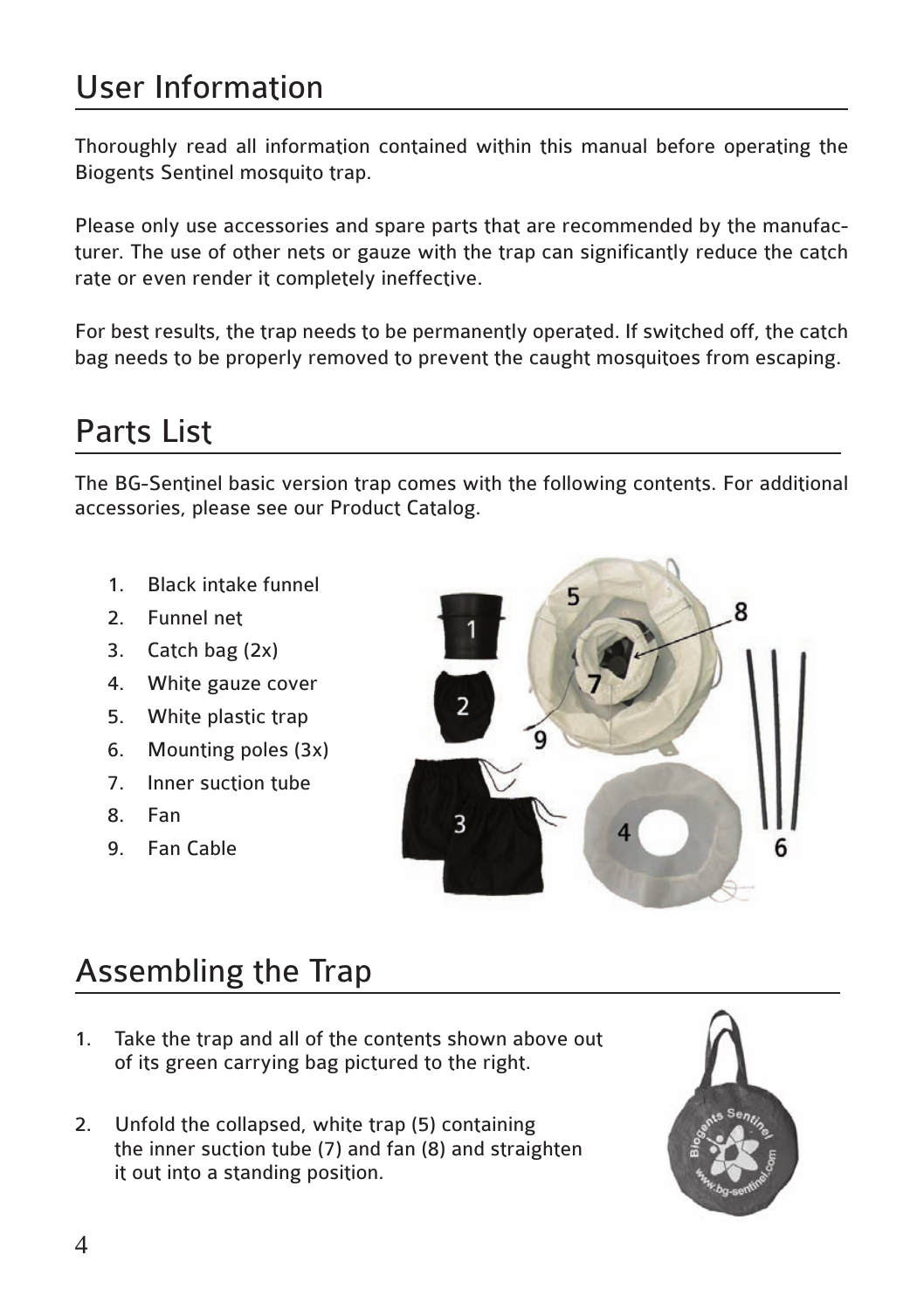- 3. Insert the three mounting poles (6) into the inner side of the trap by first placing the pole onto the metal ring in the openings on the bottom of the trap [Fig. A] and then slightly bending it to place the top of the pole under the metal ring that encompasses the top of the trap. [Fig. B]
- 4. Thread the cable from the chosen source of power supply through the opening located at the bottom of the trap [Fig. C] and connect it to the fan cable (9).
- 5. Place the white gauze cover (4) over the top surface of the trap and make sure it is taut. Pull the drawstrings tight and tie them together. [Fig. D]

IMPORTANT: The white gauze cover should be pulled over the trap before the black intake funnel with attached funnel net and catch bag is placed into the trap. This ensures a secure placement of the intake funnel and simplifies the removal of the catch bag by allowing it to be easily lifted out.

6. Next, pull the funnel net (2) around the bottom section of the intake funnel (1), and then place the catch bag (3) around the funnel net on the intake funnel. Make sure the seam of the catch bag is facing outward. Secure the catch bag around the intake funnel by tightening the cord on top of the bag. [Fig. E-G]

NOTE: The funnel net makes it difficult for mosquitoes to escape in case the electricity is cut off.

HINT: Position the catch bag roughly 3-5 cm below the top of the funnel net to increase the volume of the catch bag and to aid in removing the catch bag. [Fig. G]

7. Lastly, insert the intake funnel with the attached funnel net and catch bag into the central opening of the trap. [Fig. H]









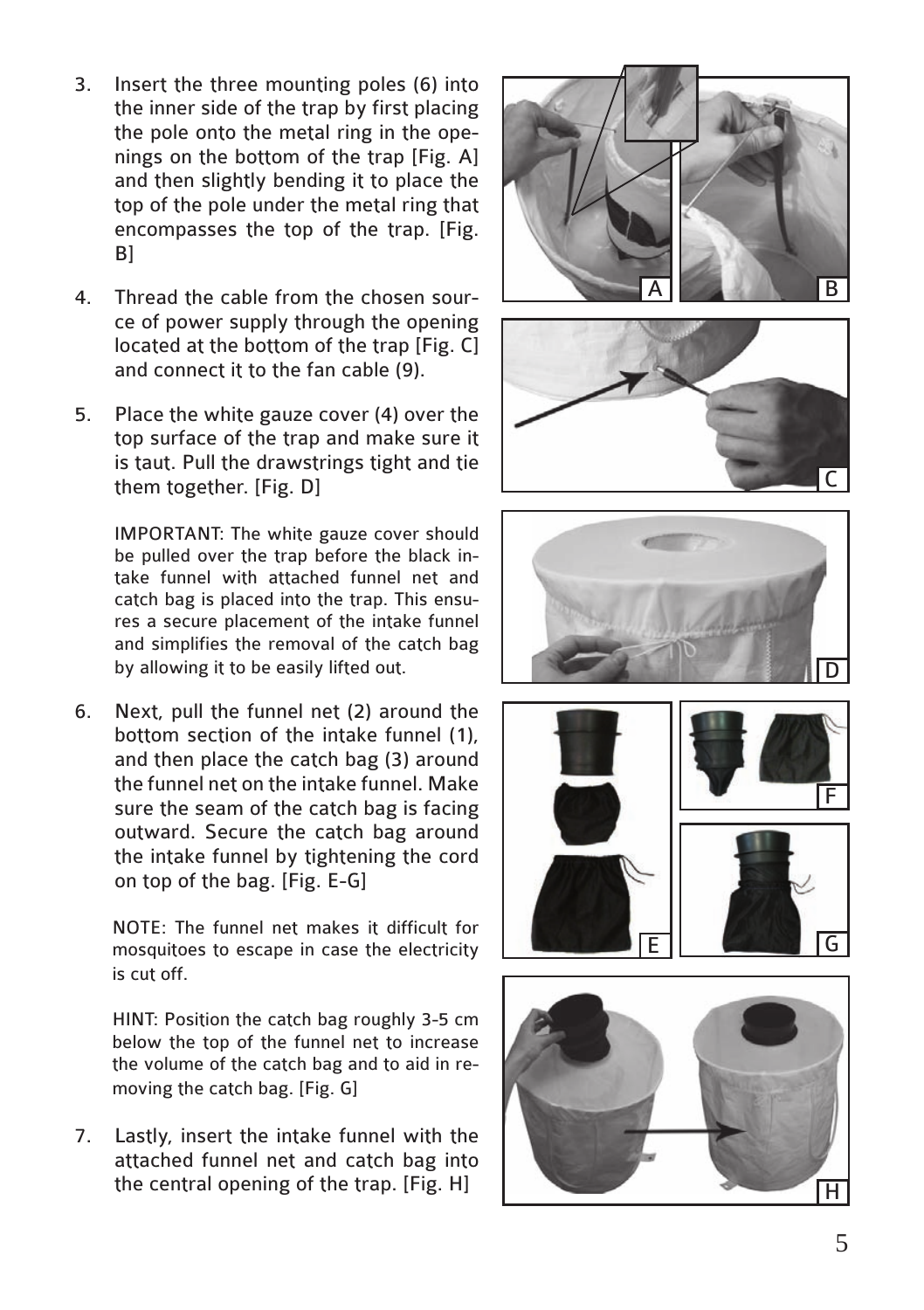## Power Supply and Electricity

The suction fan requires a power source of 9 to 12 V DC (max. 280 mA). An optional power supply unit (EU Version 220V input, 12V output) with fitting plug connection is available. There are also extension cords, battery mounting support cables, and extra plug connections available. Please refer to our Product Catalog.

When using batteries, we usually recommend 12 Volt motorcycle or car batteries. These are easily rechargeable and readily available in most places. As a rule of thumb, you will need a battery capacity of 10 to 11 Ah for each trap with a 24 hr trapping period (for a 48 hr period you will need a capacity of 20 to 22 Ah and so on). This includes a security factor which should give you a peace of mind in most real-life situations.

## Positioning of the Trap

The correct placement of the trap is an important factor that heavily influences its effectiveness.

Outdoor Use (the trap can be operated with or without  $CO_2$ ):

Position the trap in a location that is sheltered from wind, heavy rainfall\*, and direct sunlight.



\*Rainfall will not damage the trap as long as the fan is switched on.

NOTE: The trap should not be placed too close to walls (min. distance of approx. 1 meter)

#### Optimal Positioning:

- Ideal locations to position the trap are close to resting areas of mosquitoes such as bushes, shrubs, hedges, or any other foliage; however placing the trap in very tall grass or under bushes will impair its effectiveness.
- The trap should also be positioned close to mosquito breeding sites such as various kinds of temporary stagnant water ranging from small lakes to collections of rain water in rain barrels or old tyres. Many mosquitoes do not need a large amount of water for breeding; even a can filled with rain water can be an ideal breeding place.

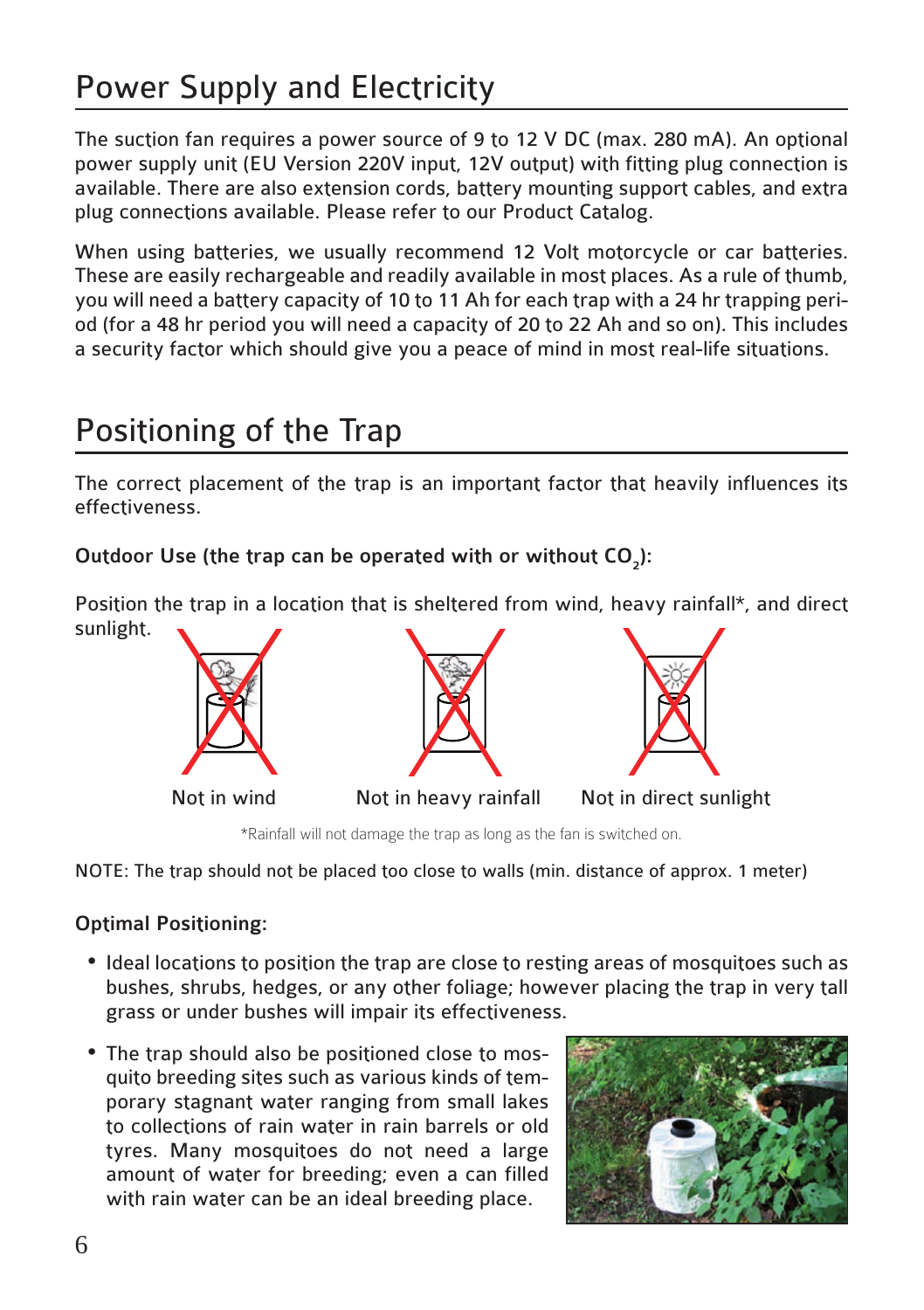Important: Do not place the traps in tall grass or under bushes. The trap and all its upper surfaces should be clearly visible to patrolling mosquitoes, so that its specialized appearance is effective in attracting the mosquitoes. A distance of at least 1.5 meters above the top of the trap needs to be kept clear. Any distance lower will hinder the visual signals and air currents of the trap and consequently reduce the catch rate.

Keep the traps out of strong wind. Strong winds not only deter the mosquitoes but can also affect the suction from the ventilator decreasing the catch rate.

The BG-Sentinel is very stable and durable but also lightweight. To keep the trap from toppling over you can:

- 1. Insert tent stakes into the holes in the side flaps. [Fig. B4]
- 2. Attach strings to the handles of the trap and fasten them to the ground with tent stakes.
- 3. Hang the trap from the handles above the ground.



#### Sheltering the Trap from Rain:

Even though rainfall does not damage the trap, it can make it very difficult for insect identification purposes. In these cases, it would be best to position the trap under some form of shelter (e.g. an overhang, roofed area, or a self hung tarpaulin) to keep it out of direct rainfall.

It is important to comply with the following regulations when sheltering the trap from rain:

- 1. Whatever is placed over the trap must be at least 1.5 meters above the top surface of the trap. Any distance lower will hinder the visual signals and air currents of the trap and consequently reduce the catch rate.
- 2. Make sure the shelter covers an adequate area around the trap, so that rain cannot enter from the sides.
- 3. Make sure the shelter is stable and durable.

#### Indoor Use (do not add  $CO<sub>2</sub>$ ):

It is important that the trap is not placed in front of, or close to, backgrounds with a lot of contrast (i.e. in front of a book shelf) because the trap uses a black and white contrast as a visual stimulus and the mosquitoes could be distracted from the trap. A good position would be in front of the window, for example.

The trap is a competitor with human beings. To optimize results, leave the trap constantly running even if no humans are present in the room/house for a period of time and leave interior doors open to allow mosquitoes to find the trap.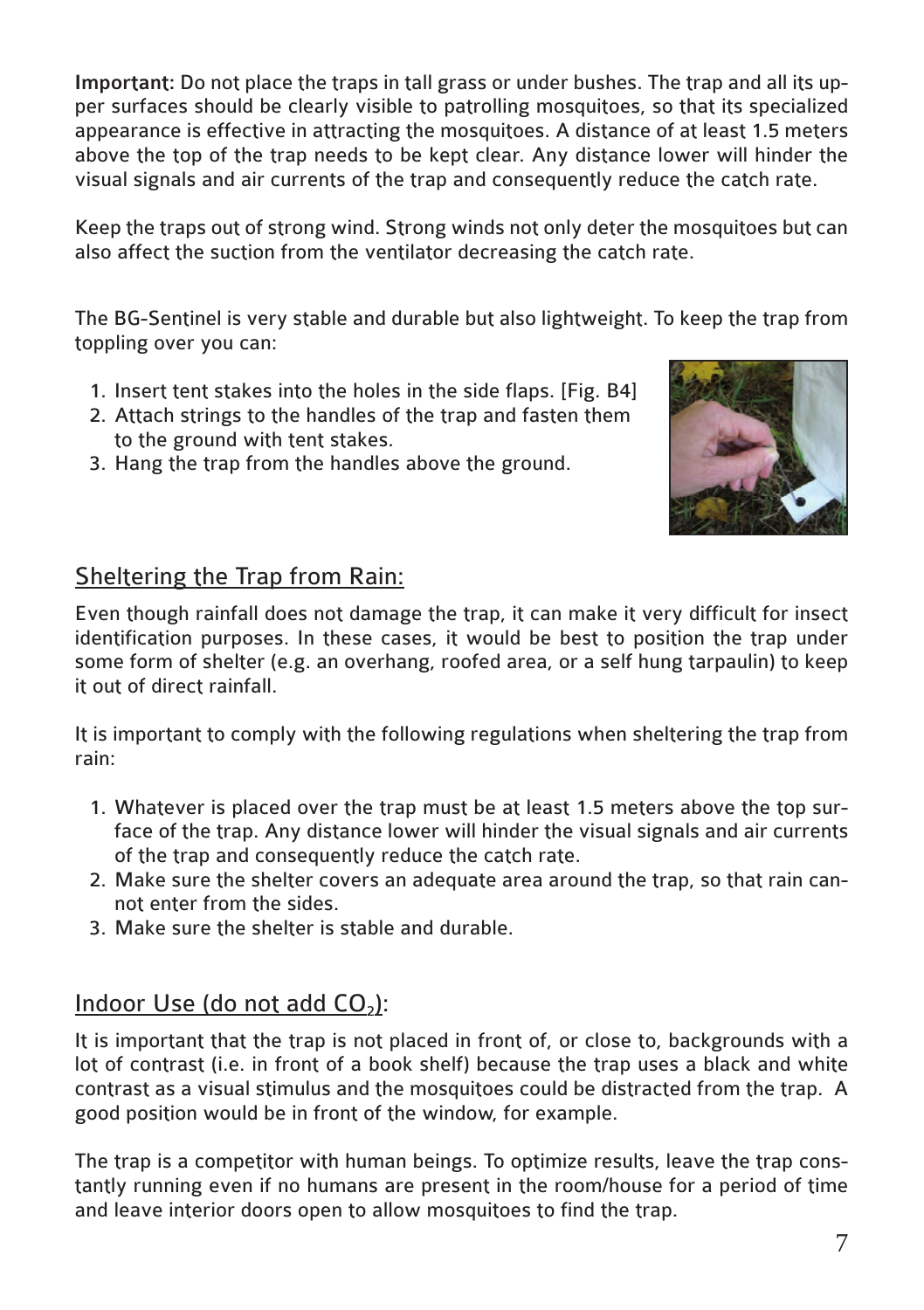## Handling the Trap

If for some reason you want to switch off the trap, first you need to remove and close the catch bag that is in use at the time. (See instructions below) This is because the funnel net only makes it difficult for mosquitoes to escape but not entirely impossible. Only a running fan ensures that the mosquitoes cannot escape from the catch bag.

> Always remove the catch bag before switching off the trap!

#### Removing the catch bag:

When replacing a full catch bag with a new one (following steps 1 thru 4) the fan should be kept running to ensure no mosquitoes escape out of the catch bag.

- 1. The black intake funnel should be placed loosely in the suction tube so that it can be easily lifted (i.e. the white gauze cover should be stretched over the trap before the catch pipe is inserted into the suction tube when assembling).
- 2. Lift the intake funnel approximately 10 cm out of the trap and keep the catch bag within the suction current of the fan while removing it to ensure that no mosquitoes escape. [Fig. C1]
- 3. Carefully pull the catch bag off of the intake funnel and simultaneously pull the cord of the catch bag tightly shut. You can set the intake funnel on the side of the trap while closing the catch bag. [Fig. C2]
- 4. Pull the funnel net out of the catch bag and make sure the catch bag is tightly sealed by tying the cord around the top of the bag to ensure that no mosquitoes can escape. [Fig. C3]



You should attach the catch bag to the intake funnel with the seam facing outwards in order to avoid mosquitoes getting stuck in the seam while emptying the catch bag.





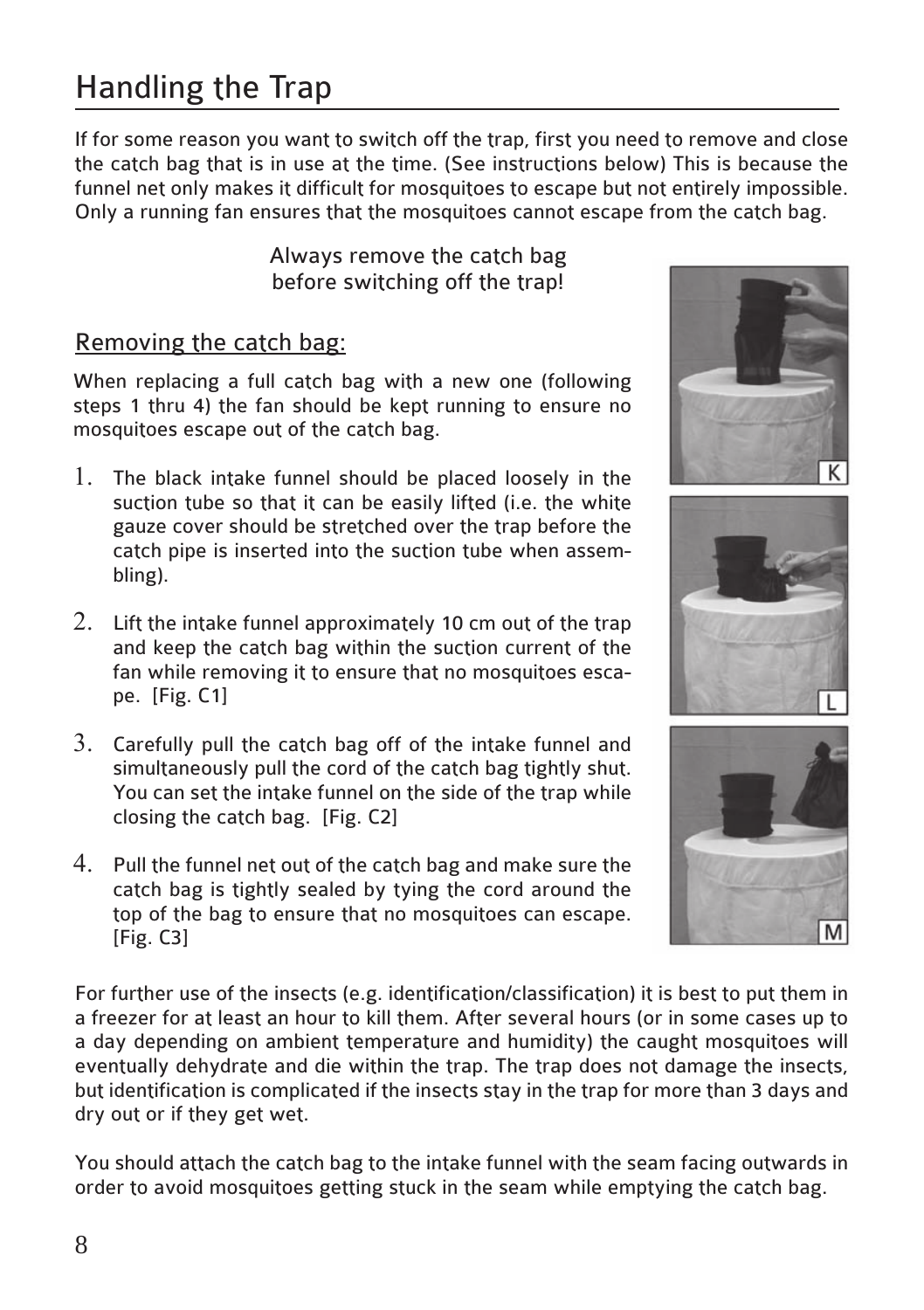## Lures and Attractants

In principal all kinds of lures can be used with the trap. Simply place the lure inside the trap in the black mesh pocket located on the outside of the suction tube. We offer our special patented BG-Lure, which mimics the scent of human skin and releases a mixture of several compounds for up to five months. We also offer the Biogents Sweetscent attractant which is similar to the BG Lure, but only lasts 2 months, and is ideal for indoor use. Both products use substances which are classified as non-toxic and attract blood seeking insects that prefer to feed on humans.

#### Inserting the Sweetscent & BG-Lure:

- 1. Open the package that contains the lure.
- 2. Remove the lure from the package.
- 3. Place the lure inside the black mesh pouch (7) located on the outside of the suction tube (8).



### **Maintenance**

All nets must be kept clean, including the white gauze covering, catch bag, and funnel net! Any dirt or dust can clog the pores of the nets and hinder the air flow. In case they need to be cleaned, wash them (by hand or machine) with unperfumed soap to avoid odour contamination! The residue from cleaning agents may have a repelling effect on the mosquitoes and consequently reduce the catch rate.

If the catch bag is damaged or torn it should be replaced, as the mosquitoes are able to escape. Extra catch bags, replacement sets and other accessories can be purchased from your supplier.

## Adding  $CO<sub>2</sub>$

Without CO<sub>2</sub> the BG-Sentinel catches Aedes aegypti, Aedes albopictus, and Aedes polynesiensis which are vectors of Dengue, Chikungunya, Filariasis and Yellow fever. It also catches some Culex species such as *Culex quinquefasciatus* and *Culex pipiens*; however, the addition of CO<sub>2</sub> enables you to catch a broader range of blood seeking species as well as much higher numbers of the previous mentioned species.

Various sources of  $CO<sub>2</sub>$  can be used. The  $CO<sub>2</sub>$  nozzle can be attached to a gas cylinder, any well insulated dry ice container, or another CO<sub>2</sub> source that fits your preference and that is placed away from the trap. For more information on the addition of  $CO<sub>2</sub>$ please visit our website: www.bg-sentinel.com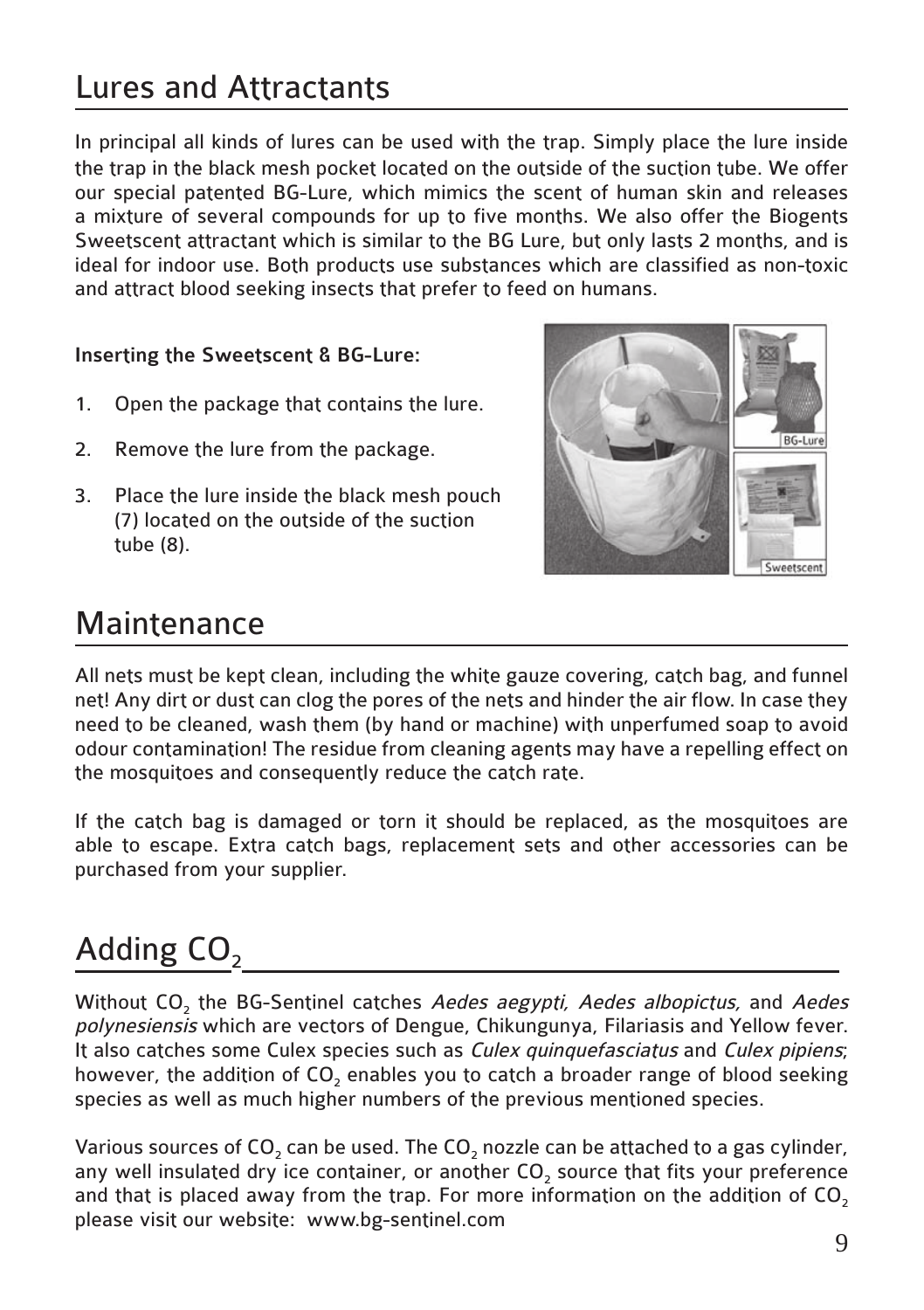$CO<sub>2</sub>$  should be released by using the Biogents  $CO<sub>2</sub>$  nozzle, which is customized for the BG-Sentinel trap. Recommended flow rates of CO<sub>2</sub> are between 70 and 500 ml/min.

#### Attaching the new 2011  $CO<sub>2</sub>$  nozzle:

- 1. Before inserting the nozzle onto the trap, cut a hole in the gauze cover to put the nozzle through for a better fit. Make sure the hole is in the correct location for the  $CO<sub>2</sub>$  nozzle. Due to the special fabric used, the hole that is cut will not fray. [Fig. P]
- 2. Assemble the CO<sub>2</sub> nozzle as shown in figure Q.
- 3. Insert the bottom of the  $CO<sub>2</sub>$ nozzle (the gray PVC pole) into the pocket formed by the seam on the top side of the trap [Fig. R] until the T-connector reaches the trap. [Fig. S]
- 4. Insert the end of the CO<sub>2</sub> tube into the T-connector on the CO<sub>2</sub> emitter nozzle. [Fig. T]
- 5. Now attach the other end of the  $CO<sub>2</sub>$  tube with the desired flow restrictor (if relevant) to the preferred CO<sub>2</sub> source. Figure U shows the Biogents specialized pressure reducing regulator.



If you do not use the Biogents Eisenhans Carbonation Control System to regulate the flow and minimize the output of CO<sub>2</sub> while optimizing its release, then the  $CO<sub>2</sub>$  flow restrictor is needed to minimze the flow of CO<sub>2</sub> from the preferred source. Two options are available: 70 ml/min and 175 ml/min flow rates.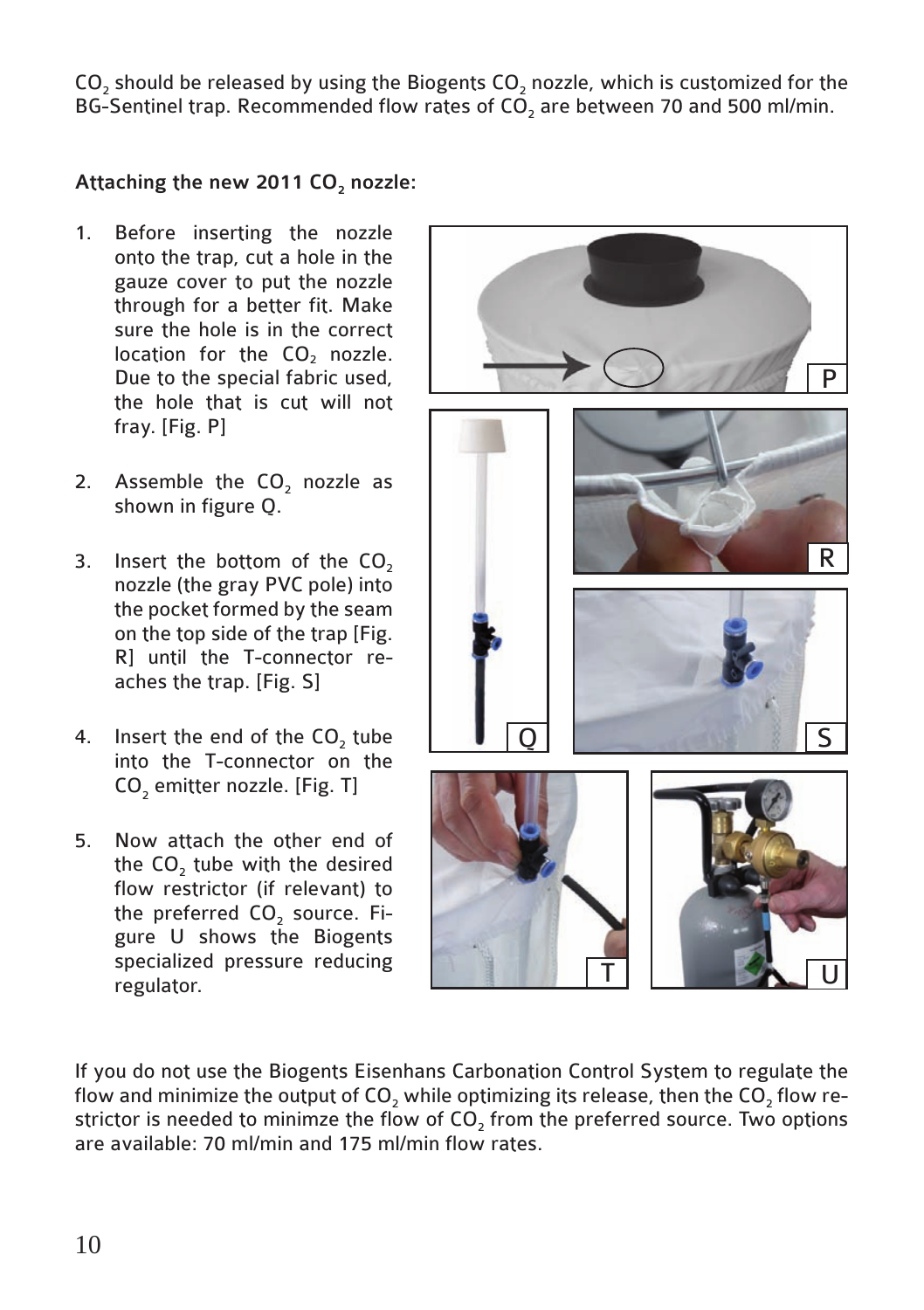Numerous independent scientific studies demonstrate that the BG-Sentinel is the most effective trap for the yellow fever mosquito, or dengue mosquito, Aedes aegypti and the tiger mosquito *Aedes albopictus,* even without the addition of CO<sub>2</sub>.

The following two graphs depict the performance of the BG-Sentinel (without  $CO<sub>2</sub>$ ) with monitoring Aedes aegypti and Aedes albopictus mosquito species in Brazil and the United States, respectively.



The following graph depicts the performance of the BG-Sentinel trap (without  $CO_2$ ) in controlling Aedes albopictus mosquito populations in Italy.



This field study was conducted in Cesena, Italy with Aedes albopictus and shows how the BG-Sentinel trap disrupts the normal population growth of the mosquitoes. The trap decreased the mosquito population and therefore decreased the biting pressure.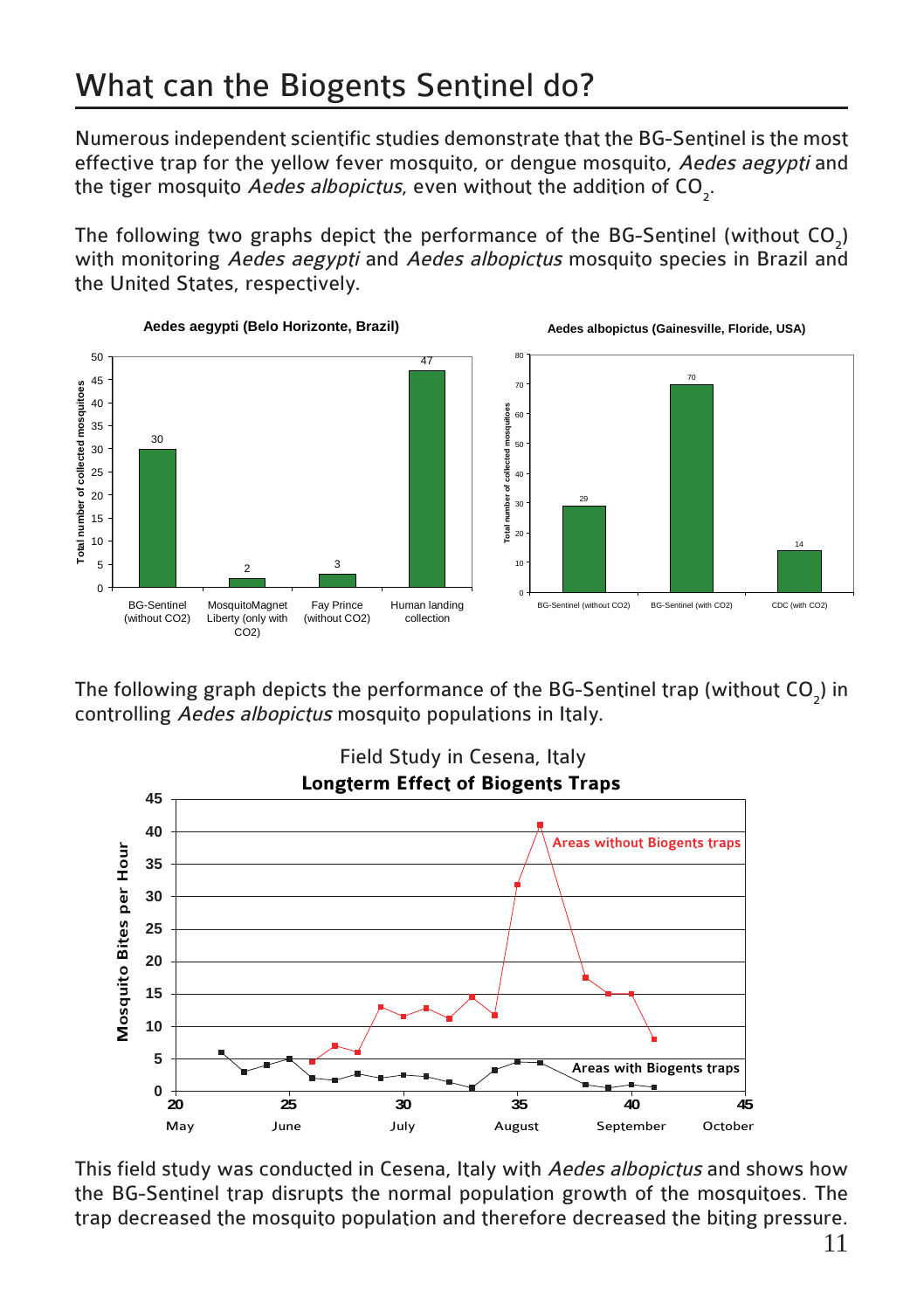The Biogents Sentinel:

Ī

- is not able to reduce populations of millions of mosquitoes a situation that can occur after floods (no trap can do this).
- is also not able to eliminate your mosquito problem over night in the best case it should be left running for 24 hours a day, 7 days a week for as long as possible. Furthermore, the BG-Sentinel should be kept running even if the mosquito population has decreased to ensure that newly hatched mosquitoes (e.g. after heavy rainfall) or migrating mosquitoes can still be captured.
- cannot capture mosquitoes if insecticides or pesticides are sprayed in or around the trap.

NOTE: If your trap does not catch mosquitoes sufficiently, you might have a problem with specific mosquito species that are attracted by  $\mathsf{CO}_2$  and therefore you should try running the trap with  $CO_{2}$ .

## Troubleshooting

| <b>Problems</b>                   | <b>Possible Reasons</b>                                        | <b>Solutions</b>                                                               |
|-----------------------------------|----------------------------------------------------------------|--------------------------------------------------------------------------------|
| No mosquitoes in<br>the catch bag | Fan is not running                                             | Check the power supply                                                         |
|                                   | Wrong placement of trap                                        | Place the trap according to<br>the advice mentioned above                      |
|                                   | Your target mosquito needs<br>CO <sub>2</sub> as an attractant | Add $CO2$ to the trap accor-<br>ding to the advice menti-<br>oned above        |
| Fan not running                   | Power supply out of order                                      | Recharge battery if you are<br>using one                                       |
|                                   | Plug connections loose                                         | Check that the single cables<br>are tightened into the plug<br>connections     |
| Trap topples over                 | Area with too much wind                                        | Place the trap in an area<br>sheltered from strong winds                       |
|                                   | Trap not secured down                                          | Place tent stakes into side<br>flaps of the trap to secure it<br>to the ground |
|                                   | Knocked over by wind or<br>animals                             | Hang the trap above the<br>ground from the handles                             |